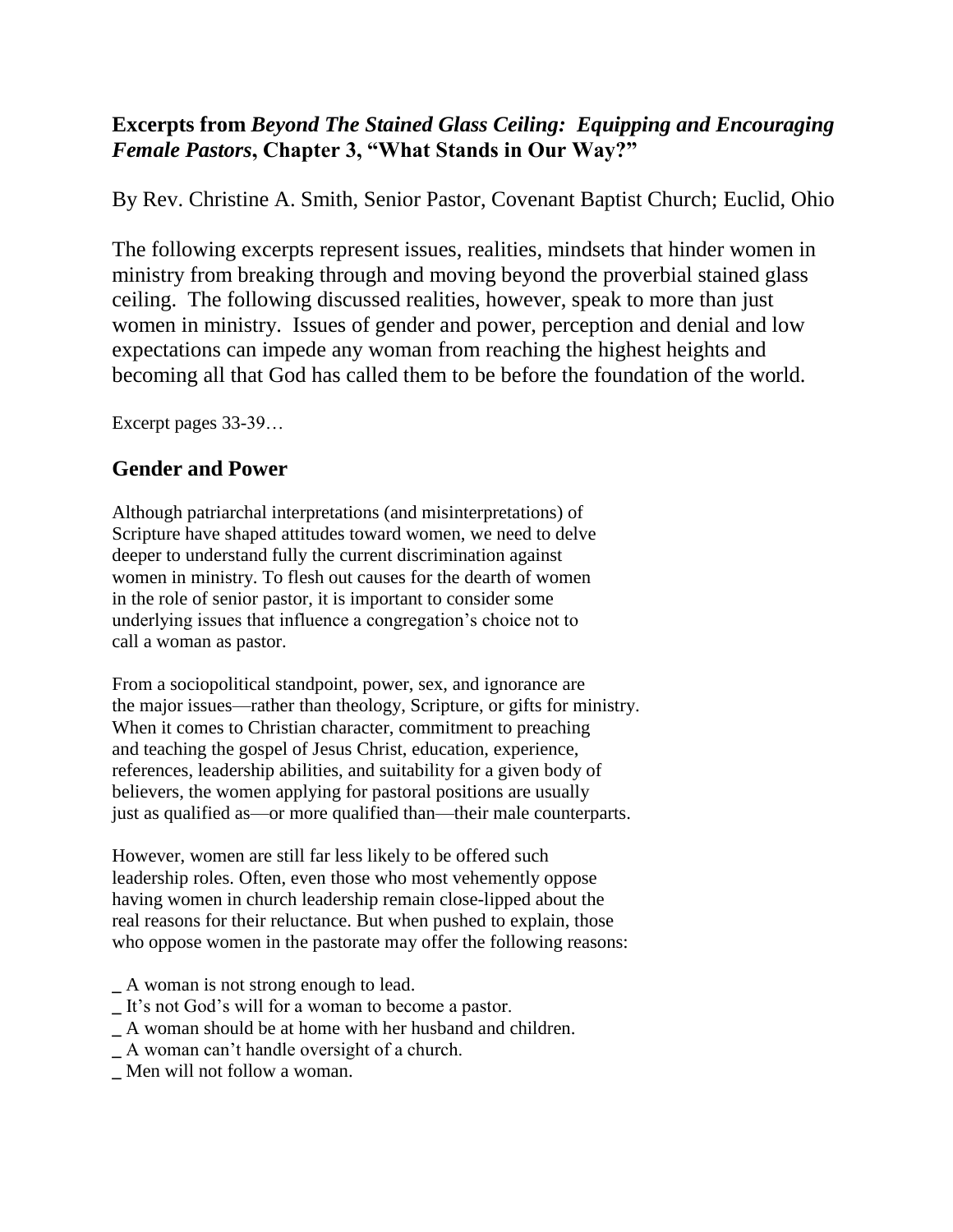In many ways, churches have remained captive to the patriarchal character of the larger culture. Although women have made great strides in recent decades, society in the United States remains patriarchal, and women still lag behind men in top-level positions and salaries.

The complex dynamics of racism also play a role in the oppression of women of color. For some communities of color in the United States—especially the African American community—the church is one of the few places where men hold positions of power and influence. These men may be considered of nominal influence on the job or in the marketplace, but when they come to church, they are deacons, elders, bishops, or pastors. Men may be reluctant to share these leadership roles with women.

Yet often the most vocal opponents of female pastors are not men but other women. Some women view female clergy as being "out of biblical order," usurping the authority of men in the church. In his article about women pastors, Darryl Izzard quotes one female reader who believes men should lead in both home and church:

> *I am a woman. I have been happily married to a God-fearing man for twenty-two years, and it has been the best of my life. I see my husband as the head of the household. He is head Elder in our local church. He is also a lay Pastor. I would never dream of usurping his authority in the home or the church. The marriage in our home and in the church works because we live the Biblical principles of a husband and a wife. I honor him as head of the home, and he honors me as his helpmate, companion, and friend.<sup>2</sup>*

What a tragedy that such thinking is still an issue in the twenty-first century! Yet many women share this belief that female pastors are in violation of God's ordained structure for the family and the church. In the minds of these individuals, the clergywoman's assertion that God has called her to lead a congregation seems heretical. And those who operate under this assumption can be quite difficult (but not impossible) to convince otherwise.

Other women are resistant to female pastors because of fears and desires of which they may not even be aware. For some women, the male pastor is the only man in their lives. He is the only man for whom they can bake a cake or a pie, relish the authoritativeness of his voice, or cherish how proud he makes them feel as he represents them in the larger community. They appreciate the male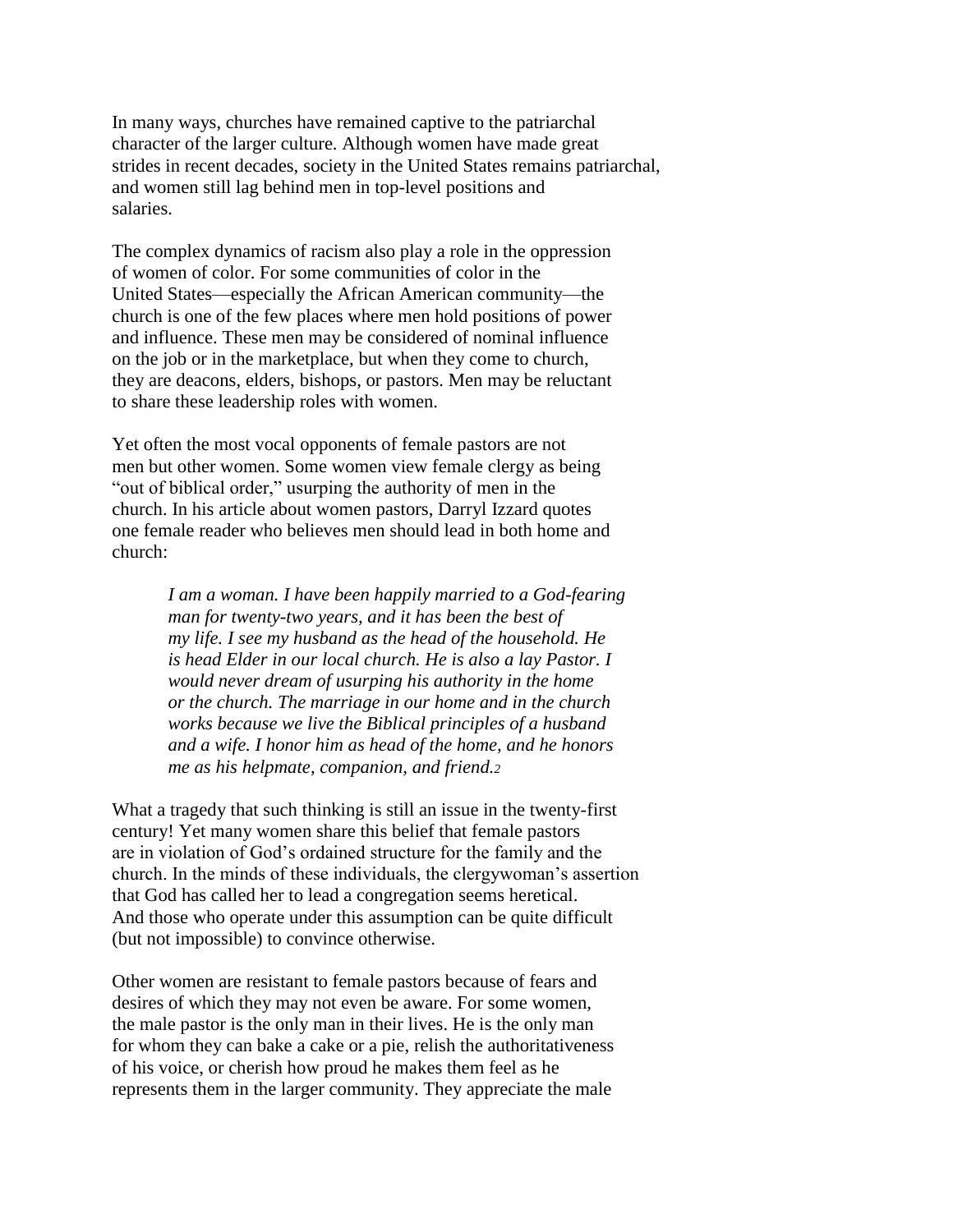pastor as a role model for their sons, especially those young men who may not have a father figure at home. He makes them feel safe and satisfied psychologically.

Ruth Brandon Minter illuminates these issues, explaining that unconscious and unarticulated emotions related to sexuality often drive women's resistance to female pastors.3 As an example, Minter speaks about the interactions between male pastors and older women who may be widowed or never married. Many of these women primarily have other older women as friends. The only "safe" male touch a woman in this life situation experiences may come on Sunday morning when she greets the pastor. The male pastor's warm embrace or grasp of her hand affirms and validates her womanhood. His comments about her beautiful hat or outfit may generate feelings of appreciation and a joy that someone still finds her attractive. For younger women, the male pastor may be a welcomed male confidant who can counter derogatory or hurtful comments from insensitive men. If he is attractive, personable, and fun to be with, the male pastor can fill a void for female parishioners that a woman cannot.

Despite being written nearly two decades ago, Minter's observations still hold true today. These realities are formidable and extremely difficult to overcome. To further explore what stands in the way of progress for female clergy, it is important to consider the circumstances that breed divisions among women.

Excerpt, pages 46-52…

### **Complexities of the** *Imago Dei*

*Imago Dei* is a Latin phrase that means "image of God." It is a theological concept that asserts that we humans, both men and women, were created in the image of God (Genesis 1:27) and are therefore god-like in nature. God placed within each of us a reflection of the divine self; in other words, we have some of God's traits. God granted us dominion over the earth. Therefore, we desire to lead. God breathed into us the Spirit. Therefore, we are aware that we are more than what seems readily apparent. God has imprinted us with a divine sense of a purpose and a plan; therefore, we desire to become more than what our present circumstances may dictate.

Although we are not worthy of the praise due to God's holy name, we also desire praise. As Christians, we know that to walk in the Spirit means we must avoid selfishness, pride, and arrogance.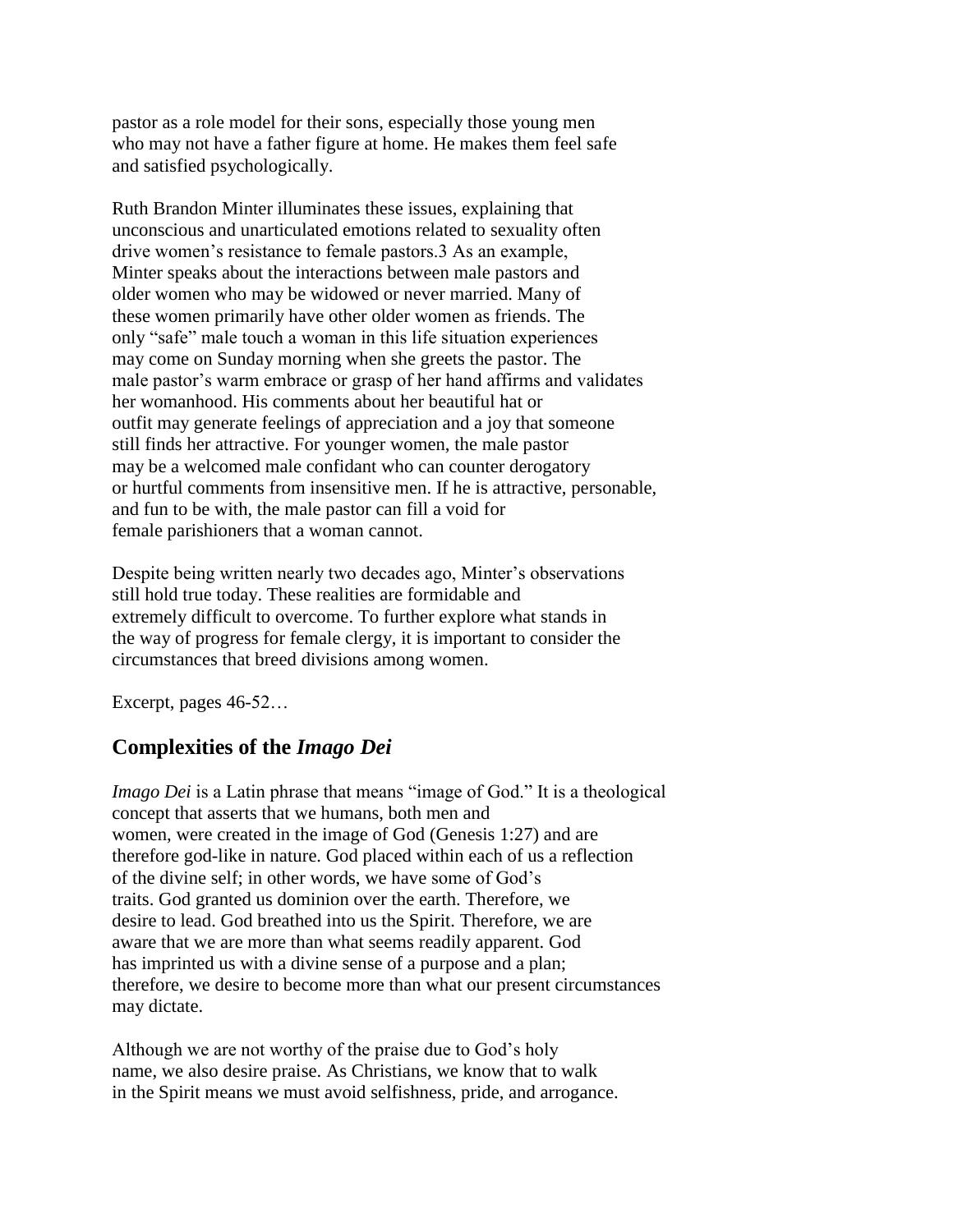However, we all desire healthy recognition, appreciation, and praise, and if we are honest, we acknowledge that desire. In an environment where honor, praise, appreciation, respect, opportunity, and unconditional love are shared appropriately, issues of jealousy and power playing should be minimal. Because of our fallen nature, some residue of sinful pride and envy may exist, but these should not dominate.

When gifts and talents are truly recognized, when opportunities to grow and rise are present, and when honor, respect, and praise are appropriately given, rivalry is negligible. Women, however, consistently have been denied access to the inherent blessings of God's endowment to humanity. When any individual or group is disrespected, underappreciated, and denied opportunities, the "crab in the bucket" mentality will thrive. A tendency to push others down in order to grab one of the few places at the top will abound. When individuals are forced to struggle and fight for any kind of recognition, when they are weary of being passed over, divisions and strife will prevail. Oppression produces strange fruit and unfortunate results. Those who have been oppressed often become that which they claim to despise.

A few women have been able to break through the stained glass ceiling to become the pastors of large churches that are financially stable and thriving. However, there is a certain lure of elitism for those who have made it into the club. Often, those who have broken through the glass ceiling neglect to help others climb through the cracks. When a struggling female minister reaches out to be mentored by a successful sister in the pastorate, her phone calls, emails, and cards may go unanswered. When preaching or workshop opportunities open at the church of a successful female pastor, she may find it easier to offer such openings to popular male clergy or another sister who has already made it. Often, little attention or effort goes to encouraging new female ministers who are climbing the ladder.

Sexism and racism have some tragic similarities. Racial minorities have been given "compliments" such as "You are so intelligent! You are not like *them.* You are different!" The implication is obvious: "*You people* are usually ignorant and incapable, but somehow you're not like the rest." What an insult! Many person of color have heard these words not as insults but rather as a reprieve from oppression—a welcomed affirmation, a hint of praise. Women have dealt with the same dynamics as they have reached higher levels. Out of extreme thirst for acceptance, they drink in patronizing words such as, "You aren't like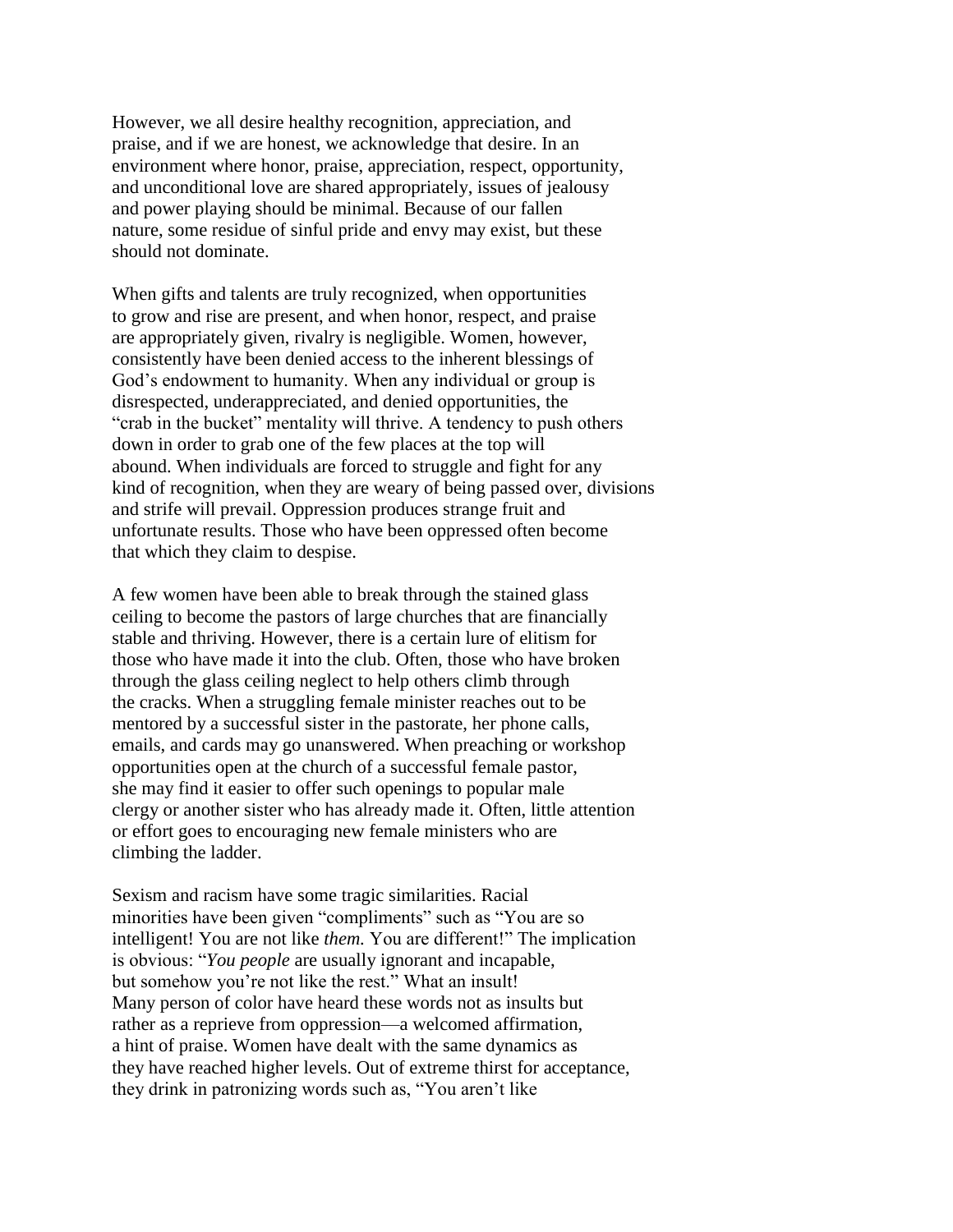those other women; you can preach," or, "I like how feminine you are; you aren't trying to act like a man." When one is psychologically and emotionally hungry, it is tempting to be drawn into the illusion of acceptance and relish the thought of being a part of the upper crust.

A woman who gains one of the precious few spots on the other side of the glass ceiling is faced with a choice. She can guard her status and bask in the warmth of artificial acceptance while knowing that true acceptance of women in ministry would open the door wider for others. Or she can reject and challenge patronizing remarks like, "We like you because you aren't always preaching about women's rights." She can seize that moment to engage the one making the remark in a different conversation. She can highlight the many reasons why women may feel compelled to speak often about their rights or preach "like a man" due to the lack of female role models in the pastorate. She can emphasize the gifts and anointing God places upon all who are called to pastor, irrespective of gender. Without condoning the overly aggressive behaviors sometimes exhibited by wounded women, the female pastor who has broken through can assist by clearing the barriers for others. She can cultivate a heightened awareness of the painful realities women face as they struggle to accept and pursue their God-given calling.

For some women pastors the feelings of superiority and the sweet taste of acceptance can seem far more attractive than staying in the trenches and fighting so others can share the stage. After all, martyrs die—and who wants to make that kind of sacrifice? Too often, women do more to stand in the way of progress and suppress one another's goals and accomplishments than does any man. Apostle Dr. Mamie J. Harris Smith reflected on the struggles some women have in supporting other women:

> *I think out of ignorance some women come against women pastors. Some have the mindset that women are not supposed to preach. Some women do not respect women pastors the same way they respect a man. They want you to be their "girlfriend." If you are anointed, they feel threatened by you. They are afraid that you may come back and rise above them.*

*I try to make a platform for others. That's what trailblazers do. You have to be secure in yourself. If you can't support others you have to understand why. It is because of unmet needs, unresolved issues, and unhealed hurts.4….*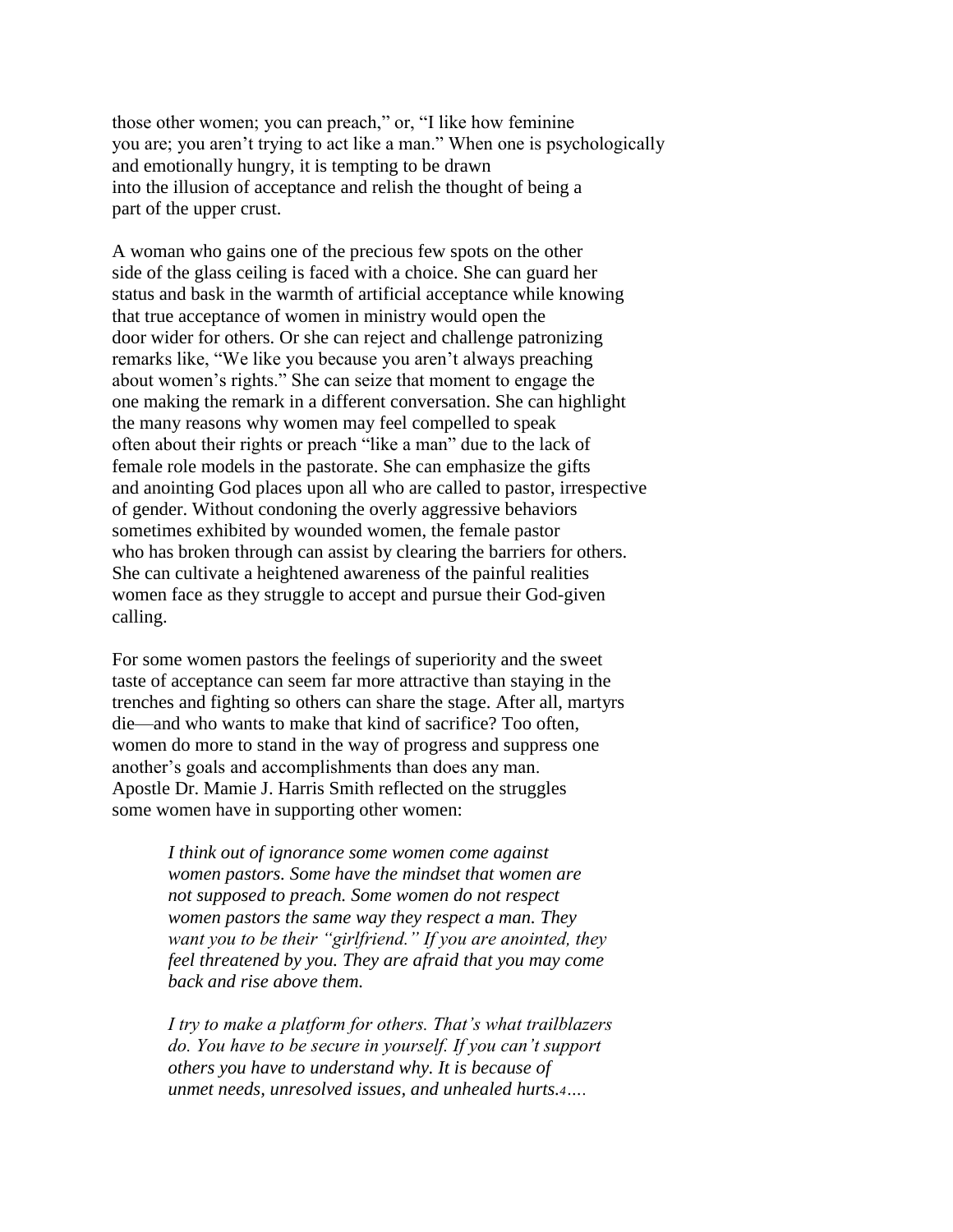### **The Power of Perception and Denial**

Self-perception is powerful. We have received so many mixed messages about what it means to be a woman that we often struggle to identify and maintain a healthy self-image. Clergywomen are no different. An unhealthy self-image will thwart progress. An anonymous writer (http://answers.yahoo.com/question/index?qid=2008 1101222455AASsM1T from the *Yahoo Answers website*) shared,

"People tend to live life like theater, acting with masks that read other than what they truly are." Shakespeare emphasized the need for authenticity in these famous words from *Hamlet:*

> *This above all: to thine own self be true, And it must follow, as the night the day, Thou canst not then be false to any man.<sup>10</sup>*

One would think that clergywomen, as bearers of the Truth (the Word of the holy God), would walk, live, and breathe truth as a way of being. However, due to human frailty, we also fall prey to perception and denial. When masks are worn to hide our inward and outward struggles, not only are others deceived, but ultimately, we become deceived about ourselves. The fear of what others may think, the concern over how we will appear, the dread of being pushed out or locked out of certain places, and the superwoman syndrome all play a part in our tendency to deny our own struggles.

My research for this book included a survey of more than one hundred female senior pastors regarding the pressures of ministry in the local church. Each pastor was asked to respond to a series of statement by indicating whether she strongly agreed, moderately agreed, moderately disagreed, or strongly disagreed.

In response to the statement, "I find myself wearing many hats to handle the day-to-day operation of the church," an overwhelming 83 percent indicated that they strongly or moderately agreed. Of course, "wearing many hats" means different things to different people—but the image definitely suggests a juggling act of sorts. Women tend to be multitaskers by nature. Also, because women tend to pastor smaller, struggling churches that are often financially unstable, there may be minimal human and monetary resources.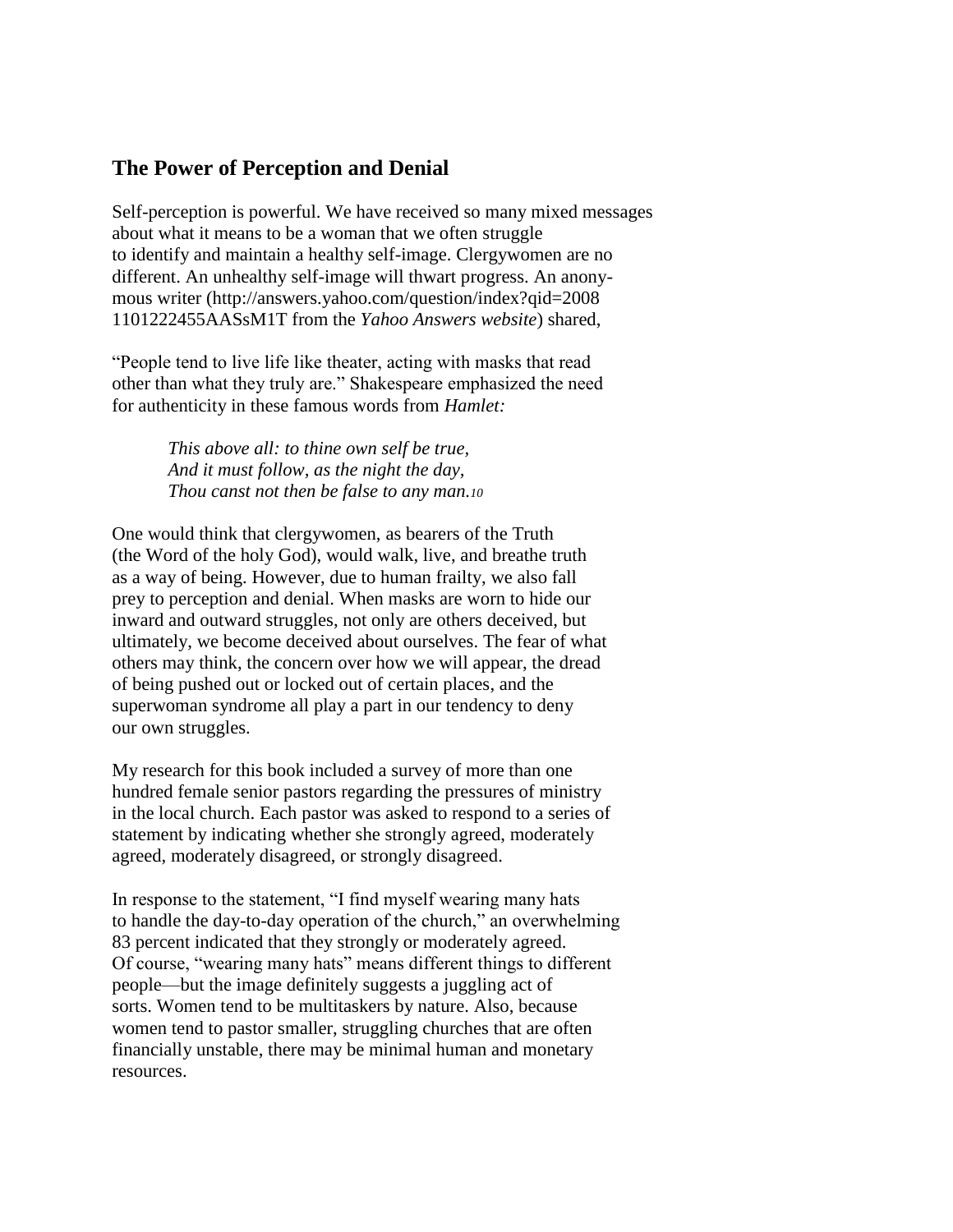Many of these pastors use their own money to fund activities, pay church bills, and support mission efforts. Often they are without associate staff or laypersons who are willing to help conduct necessary matters of church operation. Alongside the primary roles of preacher and pastoral caregiver, a woman pastor may find herself expected to conduct most church meetings, answer phones, develop and print bulletins, visit the sick—and raise the dead! And all this is in addition to the many and various important roles she may play outside of the church—daughter, wife, mother, sister, and friend—plus her involvement in other community activities and associations.

Indeed, most women pastors do wear many hats and parcel energy into many and varied areas of service. That is why it is simultaneously interesting and disconcerting that the majority of women in the survey *disagreed* with the following statement: "I frequently feel frustrated because of the lack of resources and finances to carry on the ministry of the church." More than half of the clergywomen surveyed (56%) disagreed with this statement.

More than half of the pastors in the survey would not admit to frustration in the midst of minimal resources. Women in general and religious women in particular—have been taught to accept what is available and make do. Although the desire to break through the glass ceiling may be present, the belief that a pastor deserves to have more may feel antithetical to godliness.

Therefore, she grins and bears her difficult circumstances. To cover her pain, she wears a mask. Many give the impression that all is well, that they are doing fine, that nothing is falling through the cracks (including their physical, mental, and spiritual health), because they believe it is absolutely necessary to keep the ball rolling at any expense. But continuing to wear the mask, continuing to pretend to be unaffected by the intense pressures of minimal resources, continuing to behave as if it's all good is not just denial; it can also be deadly!

Why do so many clergywomen wear the mask? Perhaps it is because we fear how others will perceive us if we admit that all is not well. Maybe we want to avoid appearing weak or inadequate. If we admit our struggles, we are afraid someone will say, "See? Pastoring is a man's job, and a woman can't handle it." We want to prove that women are good enough, strong enough, and smart enough to get the job done. So we may buy into the lie that the false perceptions and negative opinions of others somehow control our destiny. But by continuing to wear a mask, we prevent ourselves from receiving the help that may be available; thus, we remain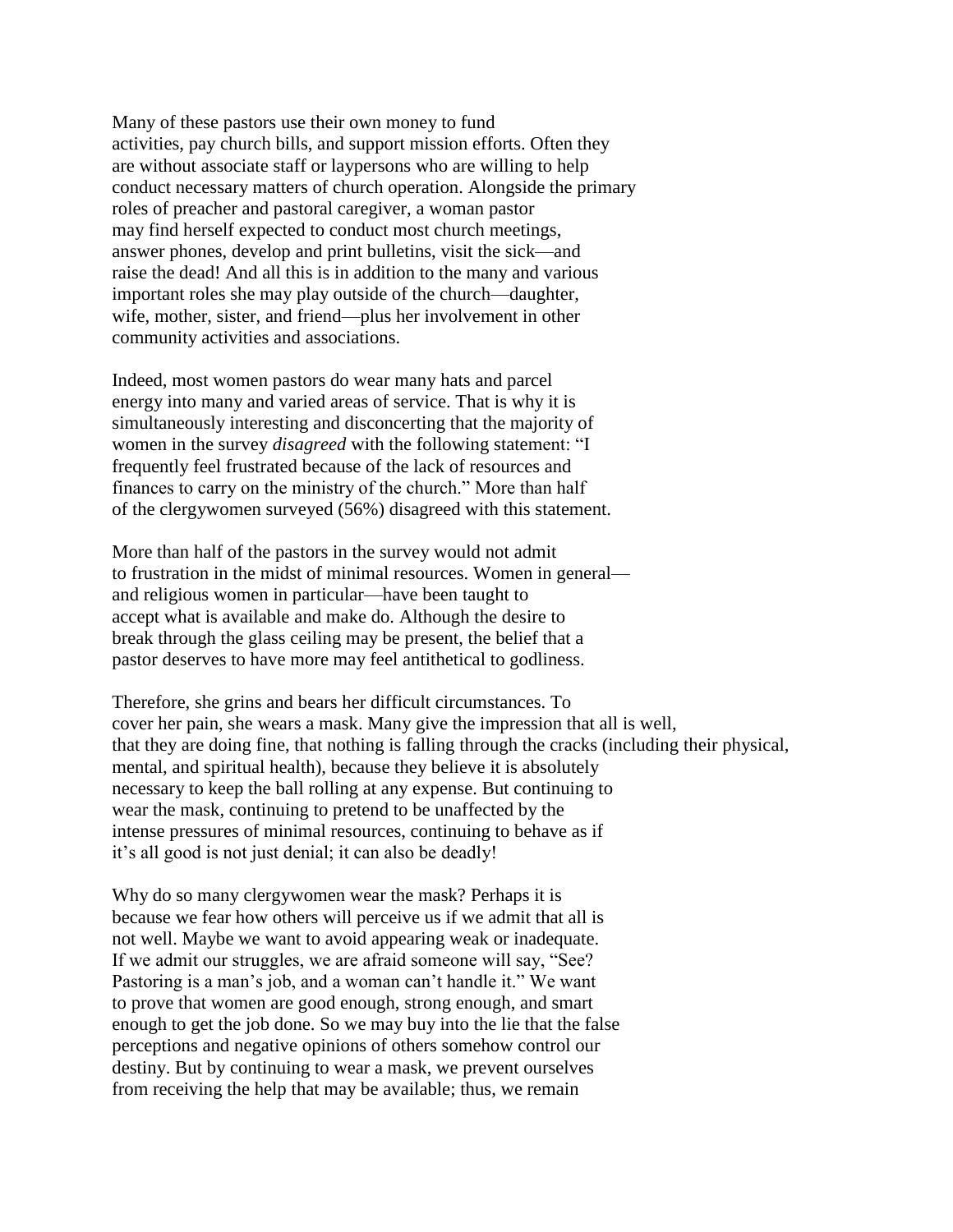stuck in downward spiraling environments.

God declared that it is not good that one should be alone (Genesis 2:18). Although these words from Scripture were spoken in the context of God's creating a helpmate for Adam, they also speak to the need of every human being to live in community. When clergywomen continue to wear masks and deny their struggles, frustrations, pain, and need for help, they miss opportunities for God to bring support, assistance, and healing into their lives.

The superwoman image also sets a bad example for the people of God. The "do it all yourself" mentality is dysfunctional. God provides support systems in human form. If clergywomen are to break through the glass ceiling and move beyond the broken fragments on the other side, they will need to remove the mask of denial and be honest with themselves and others.

### **Low Expectations**

Commonly, women are reluctant to take practical steps toward advancement. In *Women Don't Ask: Negotiation and the Gender Divide,* Linda Babcock and Sara Laschever contend that women tend to have low expectations for themselves and often lack knowledge of their true worth. The authors have found that many women are grateful to be offered a job, so they are willing accept whatever salary is offered rather than negotiating. They also suggest that women often do not know the market value of their work. Women report salary expectations that are between 3 and 32 percent lower than the expectations of men for the same jobs.

On average, men expect to earn 13 percent more than women during their first year of full-time work, and 32 percent more at the peak of their careers.11 Although the data reflect the expectations of women in the secular realm, clergywomen frequently make the same mistakes. And, in the case of clergy, personal theologies may further cloud the issue. A clergywoman may think that negotiating for a higher salary or a higher-level position is haughty or materialistic. She may believe that being willing to accept a low-paying, low-benefit, high responsibility pastoral position at a struggling congregation is a way of honoring God—and in some cases, this may be true. But she may not be aware that historical and societal influences are at play in her way of thinking.

Low expectations create a psychological and emotional ceiling that prevents women from reaching the heights they might otherwise achieve. In order for clergywomen to break through the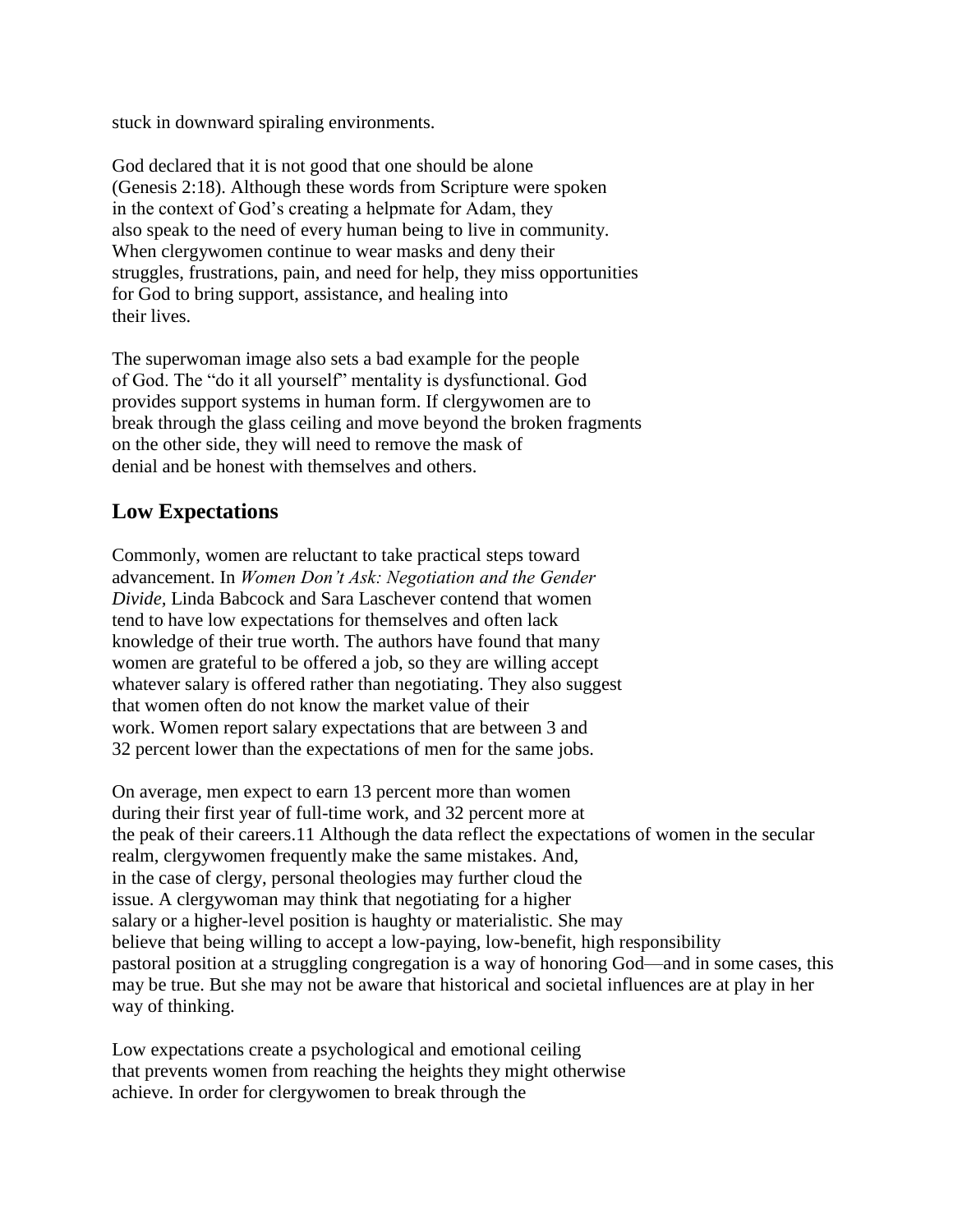stained glass ceiling, we must be willing to expand our thinking, expect higher and better for ourselves, and know that God is not displeased by our desire to rise. We must understand that God's power in our lives and ministries will not diminish if we gain entrance to higher levels or positions, because it is God who lifts us up (Psalm 75:6-7).

As discouraging as the stories and statistics in this chapter may be, we must explore the realities of the struggle if we would develop strategies to break through the barriers. Just as women travail in labor to bring forth the beauty of new life, so women in ministry must bear down and push until a new reality is birthed.

When you are tempted to give up, consider the words of Isaac Watts in his great hymn:

> *Must I be carried to the skies on flowery beds of ease, while others fought to win the prize, and sailed through bloody seas?*

*Are there no foes for me to face? Must I not stem the flood? Is this vile world a friend to grace, to help me on to God?*

*Sure I must fight, if I would reign; increase my courage, Lord. I'll bear the toil, endure the pain, supported by thy word.<sup>12</sup>*

"Therefore, my beloved, be steadfast, immovable, always excelling in the work of the Lord, because you know that in the Lord your labor is not in vain" (1 Corinthians 15:58, NRSV).

#### **Notes**

1. Bonnidell Clouse and Robert G. Clouse, eds., *Women in Ministry: Four Views* (Downers Grove, Ill.: InterVarsity Press, 1989); Denvis O. Earls, *Daughters of God: Southern Baptist Women in the Pulpit: Heresy vs. the Call to Preach* (Frederick, MD: PublishAmerica, 2006).

2. Darryl Izzard, "*Gospel Today* Returns with a Cover